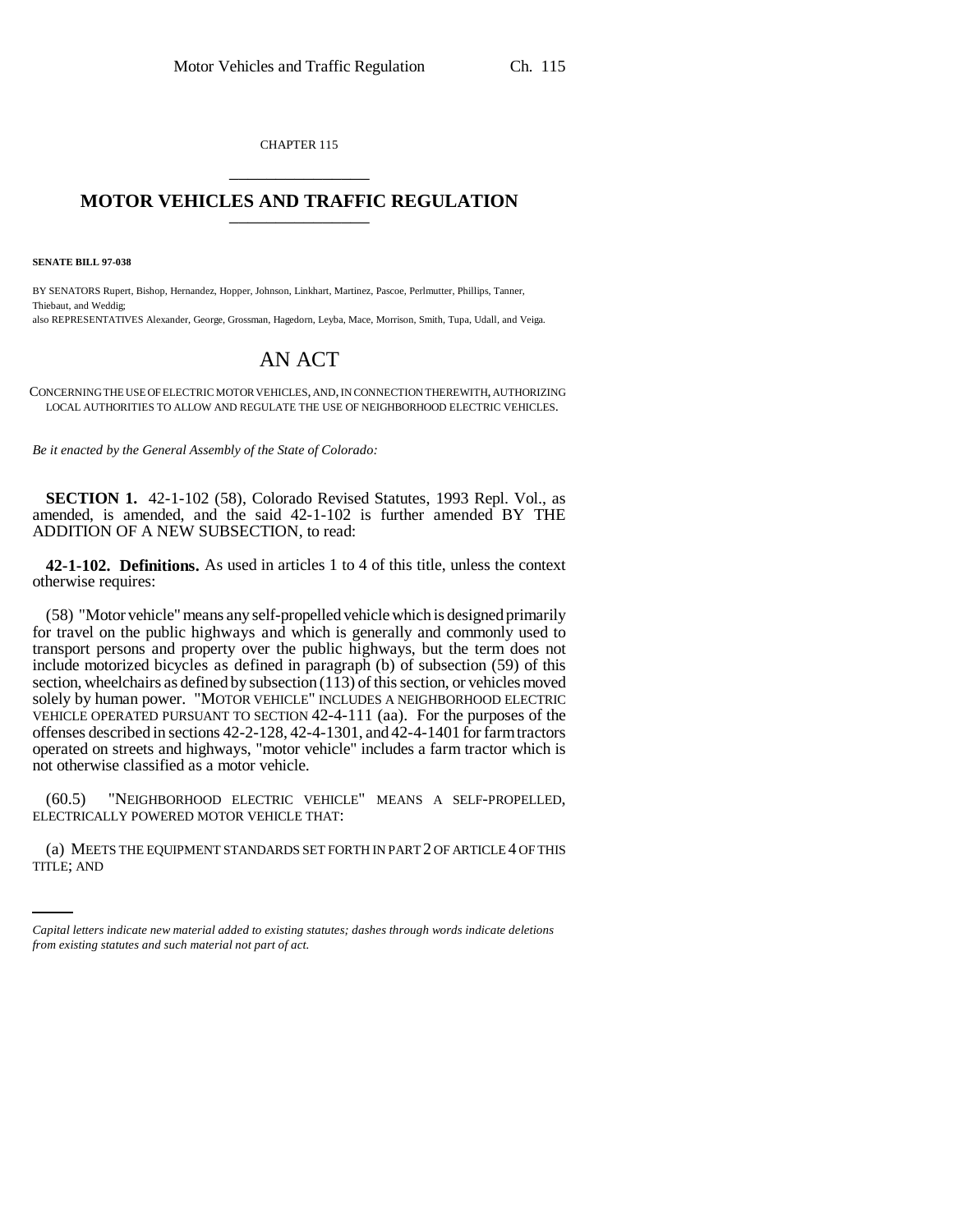(b) HAS A SPEED ATTAINABLE IN ONE MILE THAT DOES NOT EXCEED TWENTY-FIVE MILES PER HOUR.

**SECTION 2.** 42-4-225, Colorado Revised Statutes, 1993 Repl. Vol., as amended, is amended BY THE ADDITION OF A NEW SUBSECTION to read:

**42-4-225. Mufflers - prevention of noise.** (4) THIS SECTION SHALL NOT APPLY TO ELECTRIC MOTOR VEHICLES.

**SECTION 3.** 42-4-206 (3), Colorado Revised Statutes, 1993 Repl. Vol., as amended, is amended to read:

**42-4-206. Tail lamps and reflectors.** (3) Either a tail lamp or a separate lamp shall be so constructed and placed as to illuminate with a white light the rear registration plate and render it clearly legible from a distance of fifty feet to the rear. Any tail lamp or tail lamps, together with any separate lamp for illuminating the rear registration plate, shall be so wired as to be lighted whenever the head lamps or auxiliary driving lamps are lighted. THIS SUBSECTION (3) SHALL NOT APPLY TO NEIGHBORHOOD ELECTRIC VEHICLES.

**SECTION 4.** 42-4-216, Colorado Revised Statutes, 1993 Repl. Vol., as amended, is amended BY THE ADDITION OF A NEW SUBSECTION to read:

**42-4-216. Multiple-beam road lights.** (1.5) HEAD LAMPS ARRANGED TO PROVIDE A SINGLE DISTRIBUTION OF LIGHT NOT SUPPLEMENTED BY AUXILIARY DRIVING LAMPS SHALL BE PERMITTED FOR NEIGHBORHOOD ELECTRIC VEHICLES IN LIEU OF MULTIPLE-BEAM ROAD-LIGHTING EQUIPMENT SPECIFIED IN THIS SECTION IF THE SINGLE DISTRIBUTION OF LIGHT COMPLIES WITH THE REQUIREMENTS OF SUBSECTION (1) (b) OF THIS SECTION.

**SECTION 5.** 42-4-226 (2), Colorado Revised Statutes, 1993 Repl. Vol., as amended, is amended to read:

**42-4-226. Mirrors - exterior placements.** (2) Whenever any motor vehicle is not equipped with a rear window and rear side windows or has a rear window and rear side windows composed of, covered by, or treated with any material or component which, when viewed from the position of the driver, obstructs the rear view of the driver or makes such window or windows nontransparent, or whenever any motor vehicle is towing another vehicle or trailer or carrying any load or cargo or object which obstructs the rear view of the driver, such vehicle shall be equipped with an exterior mirror on each side so located with respect to the position of the driver as to comply with the visual requirement of subsection (1) of this section. THIS SUBSECTION (2) SHALL NOT APPLY TO NEIGHBORHOOD ELECTRIC VEHICLES.

**SECTION 6.** 42-4-234 (1), Colorado Revised Statutes, 1993 Repl. Vol., as amended, is amended to read:

**42-4-234. Slow-moving vehicles - display of emblem.** (1) All machinery, equipment, and vehicles, except bicycles and other human-powered vehicles, designed to operate or normally operated at a speed of less than twenty-five miles per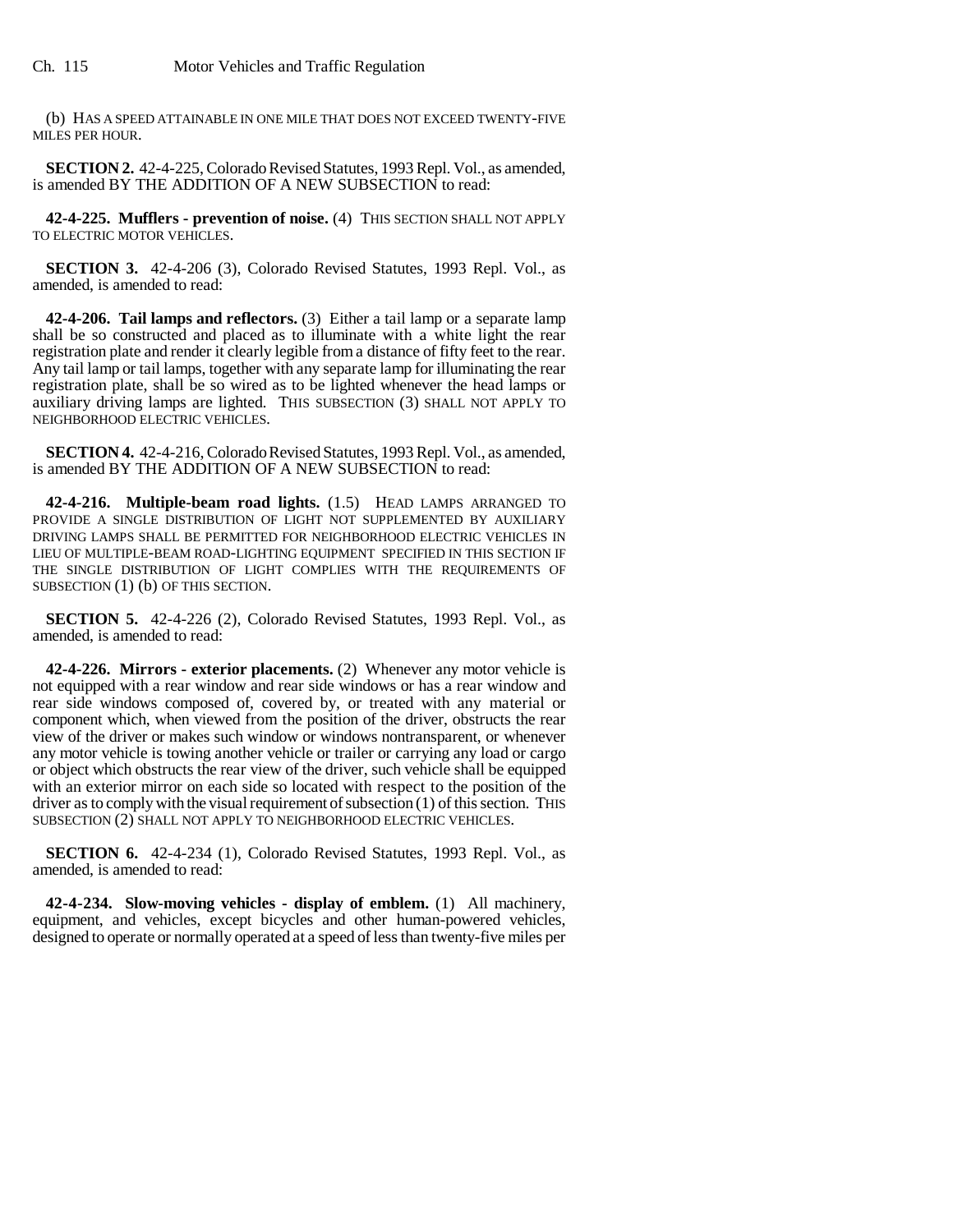hour on a public highway shall display a triangular slow-moving vehicle emblem on the rear. Bicycles and other human-powered vehicles AND NEIGHBORHOOD ELECTRIC VEHICLES shall be permitted but not required to display the emblem specified in this subsection  $(1)$ .

**SECTION 7.** Part 1 of article 4 of title 42, Colorado Revised Statutes, 1993 Repl. Vol., as amended, is amended BY THE ADDITION OF A NEW SECTION to read:

**42-4-109.5. Neighborhood electric vehicles.** (1) EXCEPT AS PROVIDED IN SECTION 42-4-111 (1) (aa), NO PERSON SHALL OPERATE A NEIGHBORHOOD ELECTRIC VEHICLE ON A HIGHWAY.

(2) NO PERSON SHALL OPERATE A NEIGHBORHOOD ELECTRIC VEHICLE ON A LIMITED ACCESS HIGHWAY.

(3) ANY PERSON WHO VIOLATES ANY PROVISION OF SUBSECTION (1) OR (2) OF THIS SECTION COMMITS A CLASS B TRAFFIC INFRACTION.

(4) THE DEPARTMENT OF REVENUE SHALL NOT REGISTER OR ISSUE TITLE FOR A NEIGHBORHOOD ELECTRIC VEHICLE UNTIL AFTER SUCH TIME AS THE FEDERAL DEPARTMENT OF TRANSPORTATION THROUGH THE NATIONAL HIGHWAY TRANSPORTATION SAFETY ADMINISTRATION HAS ADOPTED A FEDERAL MOTOR VEHICLE SAFETY STANDARD FOR SUCH VEHICLES.

**SECTION 8.** 42-4-111 (1), Colorado Revised Statutes, 1993 Repl. Vol., as amended, is amended BY THE ADDITION OF A NEW PARAGRAPH to read:

**42-4-111. Powers of local authorities.** (1) The provisions of this article shall not be deemed to prevent local authorities, with respect to streets and highways under their jurisdiction and within the reasonable exercise of the police power, except those streets and highways which are parts of the state highway system which are subject to the provisions of section 43-2-135, C.R.S., from:

(aa) AUTHORIZING AND REGULATING THE OPERATION OF NEIGHBORHOOD ELECTRIC VEHICLES ON STREETS AND HIGHWAYS UNDER THEIR JURISDICTION BY RESOLUTION OR ORDINANCE OF THE GOVERNING BODY, IF SUCH REGULATION IS CONSISTENT WITH THE PROVISIONS OF THIS TITLE; EXCEPT THAT:

(I) LOCAL AUTHORITIES ARE PROHIBITED FROM ESTABLISHING ANY REQUIREMENTS FOR THE REGISTRATION AND LICENSING OF NEIGHBORHOOD ELECTRIC VEHICLES; AND

(II) LOCAL AUTHORITIES ARE PROHIBITED FROM AUTHORIZING THE OPERATION OF NEIGHBORHOOD ELECTRIC VEHICLES ON LIMITED ACCESS HIGHWAYS.

**SECTION 9.** 42-4-111 (2), Colorado Revised Statutes, 1993 Repl. Vol., as amended, is amended to read:

**42-4-111. Powers of local authorities.** (2) No ordinance or regulation enacted under paragraph (a), (b), (e), (f), (g), (i), (j), (k), (l), (m), (n), (o), (p), (q), (r), (v),  $(x)$ ,  $\sigma$ r $(y)$ , OR (aa) of subsection (1) of this section shall be effective until official signs or other traffic control devices conforming to standards as required by section